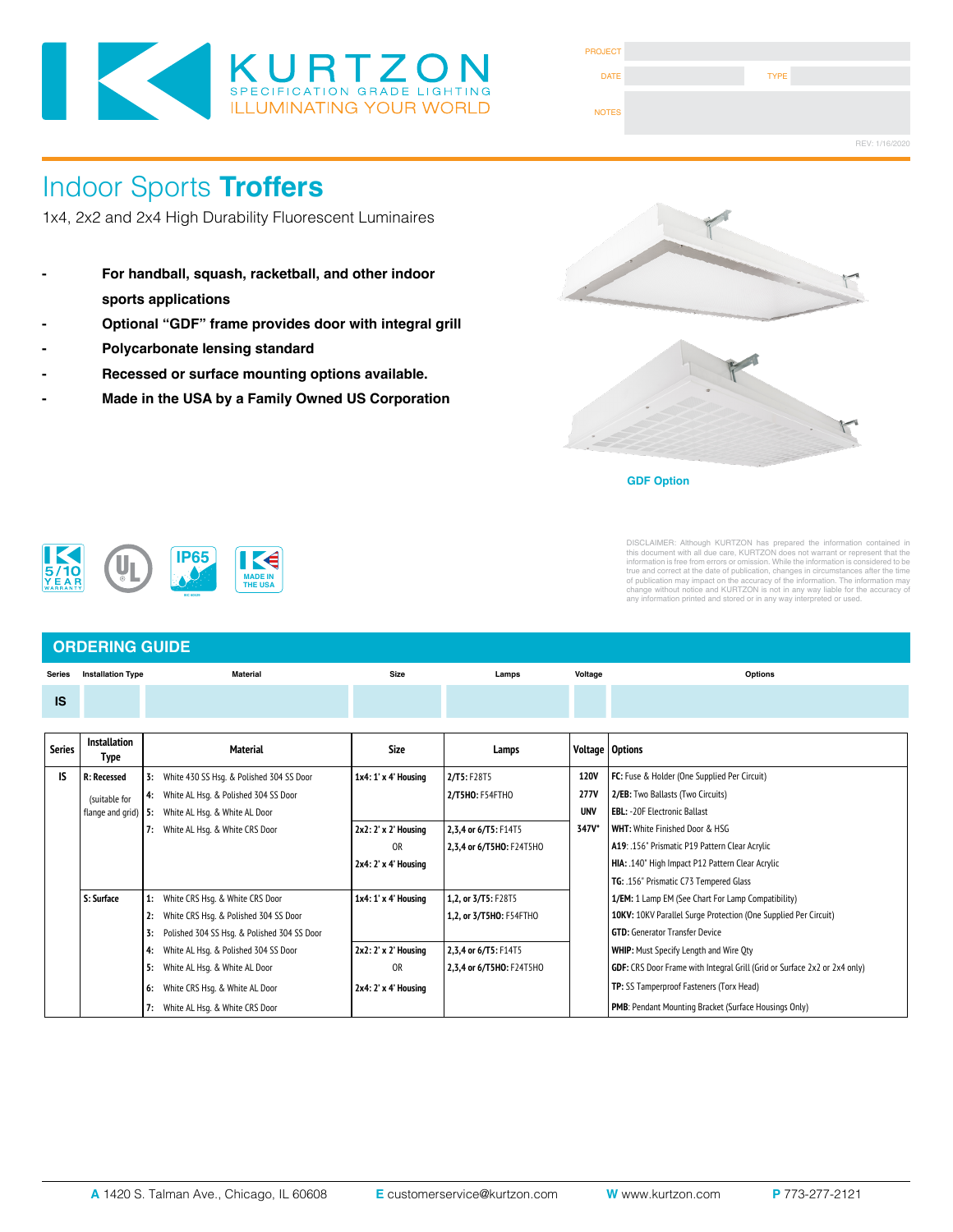

## Indoor Sports **Troffers**

1x4, 2x2 and 2x4 High Durability Fluorescent Luminaires

#### **SPECIFICATIONS**

**HOUSING**: One piece, hole free, robotically seam welded housing has flattened knockouts for a superior seal. Recessed housings are available in .040" 3003 Aluminum or 20Ga 430 Stainless Steel. Surface housings are available in .040" 3003 Aluminum, 20Ga 430 Stainless Steel, or 20Ga Cold Rolled Steel.

**DOOR FRAME:** One piece inset door frame with seam welds regressing flush into the housing while creating a seal. Door frame is hinged by aircraft cables and secures to housing with captive stainless steel pan head screws. Available in .040" 3003 Powder coated Alum. , 20Ga 304 Polished SS, or 18Ga 1008 Powder coated CRS. Optional CRS door frame with an integral grill available for Grid or Surface 2x2 or 2x4 housings

**GASKETS:** Closed cell 100% pure neoprene gasket with vulcanized corners making a one-piece oil and solvent resistant gasket system.

LENS: High durability .125" thick polycarbonate with P12 prismatic pattern inverted. Factory sealed to door with silicone. See "Options" for other choices.

**LAMPS:** Suitable for most T5 and T5HO lamps. (By others)

**ELECTRICAL:** Standard Class P Ballast - Electronic < 10% THD, high performance rapid start universal voltage (120-277). See options for Dimming or Cold Temp Ballasts, Others available (must specify). Dual level switching available with 2/EB option

**REFLECTOR:** Die formed metal with high reflectance white polyester powder coat finish. Typical reflectivity 92%.

**INSTALL RECESSED:** One fixture suitable for Grid and Flanged installation. Accommodates 1" and 1.5" T-Bar Grid (Consult factory for 2" T-Bar Grid compatibility). Four adjustable toggle arms with holes for seismic support wire attachment. Supply entry via 1/2" trade size flattened knockouts.

**INSTALL SURFACE:** Four .312" dia. mounting holes and a removable gasketed wiring access plate with Supply entry via 1/2" trade size flattened knockouts. Optional mounting brackets available for pendant mounting.

**FINISH:** Gloss white high reflectance 1000 hr. salt spray polyester powder coat finish standard for all recessed housings. Stainless steel doorframes and surface housings are satin polished unless option WHT is chosen.

**LISTINGS:** IP65 rated for dust and water ingress. Suitable for 1700 PSI high pressure hosedowns. UL listed per UL\_1598 for wet locations. Chicago Plenum Rated. Electrical components covered under manufacturers warranty, the remaining fixture is covered by a 10 year warranty.

#### **PRODUCT DRAWINGS**